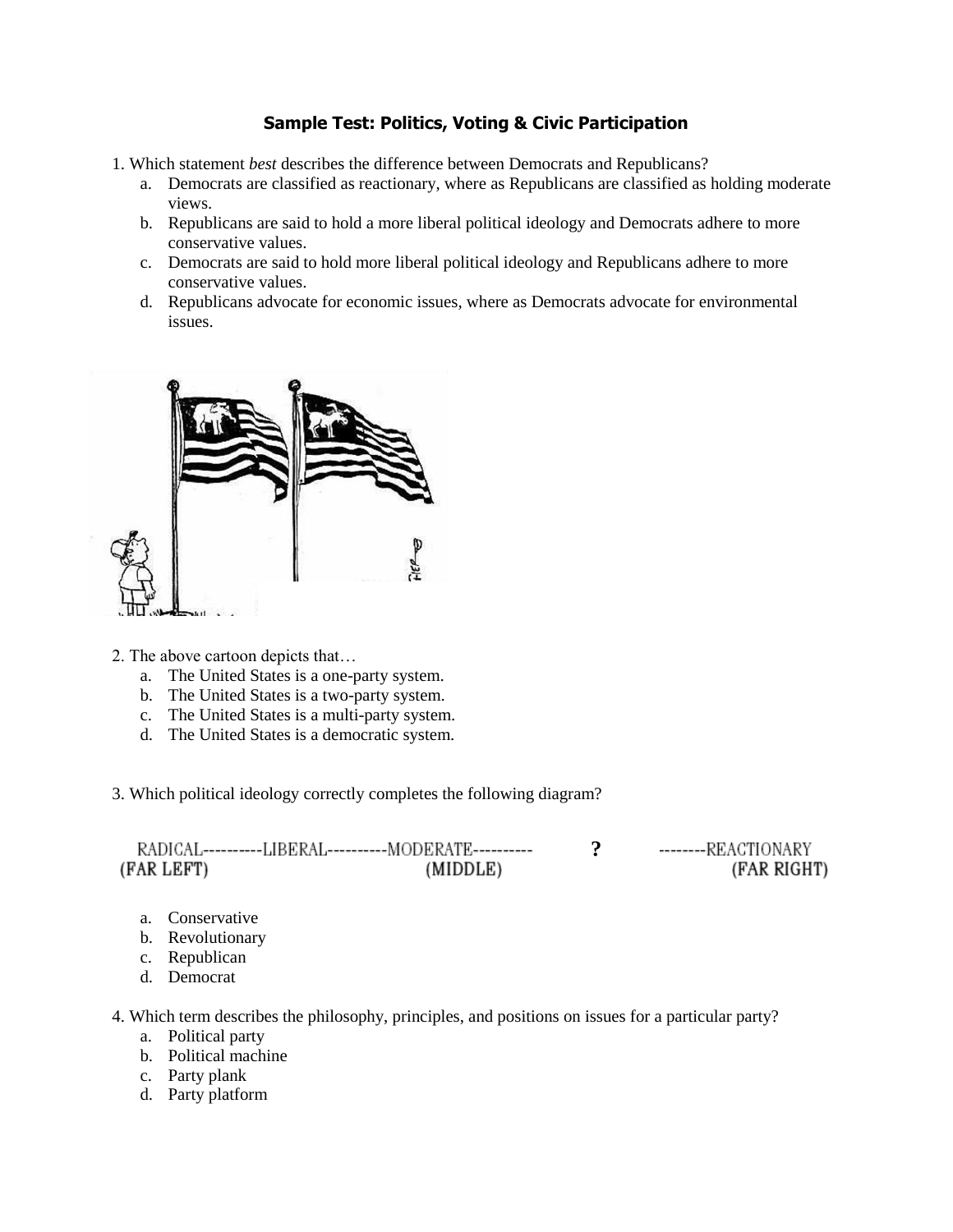- 5. Which type of election takes place after voters have selected their party's candidate in the primary?
	- a. Primary election
	- b. General election
	- c. Closed election
	- d. Open election

6. In a partisan election, how do election officials run the election?

- a. Election officials first hold a primary to determine which candidate will represent each party. Then, in the general election, the winner of the primary will be listed on the ballot along with the party in which they represent.
- b. Election officials place all candidates on the ballot and allow voters to determine which candidates are partisan and which are non-partisan.
- c. Rather than a primary, a general election is held in which party affiliations may or may not be listed next to a candidate's name on the ballot.
- d. A primary may be held to narrow down the field of the entire candidate pool, but not within parties. In the general election, no party affiliation will appear next to a candidate's name on the ballot.
- 7. When an individual contributes \$2,000 to a candidate's campaign, this is an example of
	- a. Private Funding
	- b. Public Funding
	- c. Political Action Committee
	- d. Third-Party Funding
- 8. Complete the following comparison:

#### **Labor-Intensive Campaign: Candidate recruits volunteers to hand out leaflets Media-Driven Campaign:**  $\blacksquare$

- a. Candidate makes appearances at local events to speak directly about their beliefs
- b. Candidate recruits volunteers to organize a rally
- c. Candidate uses radio and television ads
- d. Candidate attends a reception to address citizens of a particular city
- 9. Which propaganda technique is illustrated in the following statement:

*"John Edwards is the son of a millworker, and just like you, he understands the struggles of a working American."*

- a. Bandwagon
- b. Stack cards
- c. Name calling
- d. "Just Plain Folks"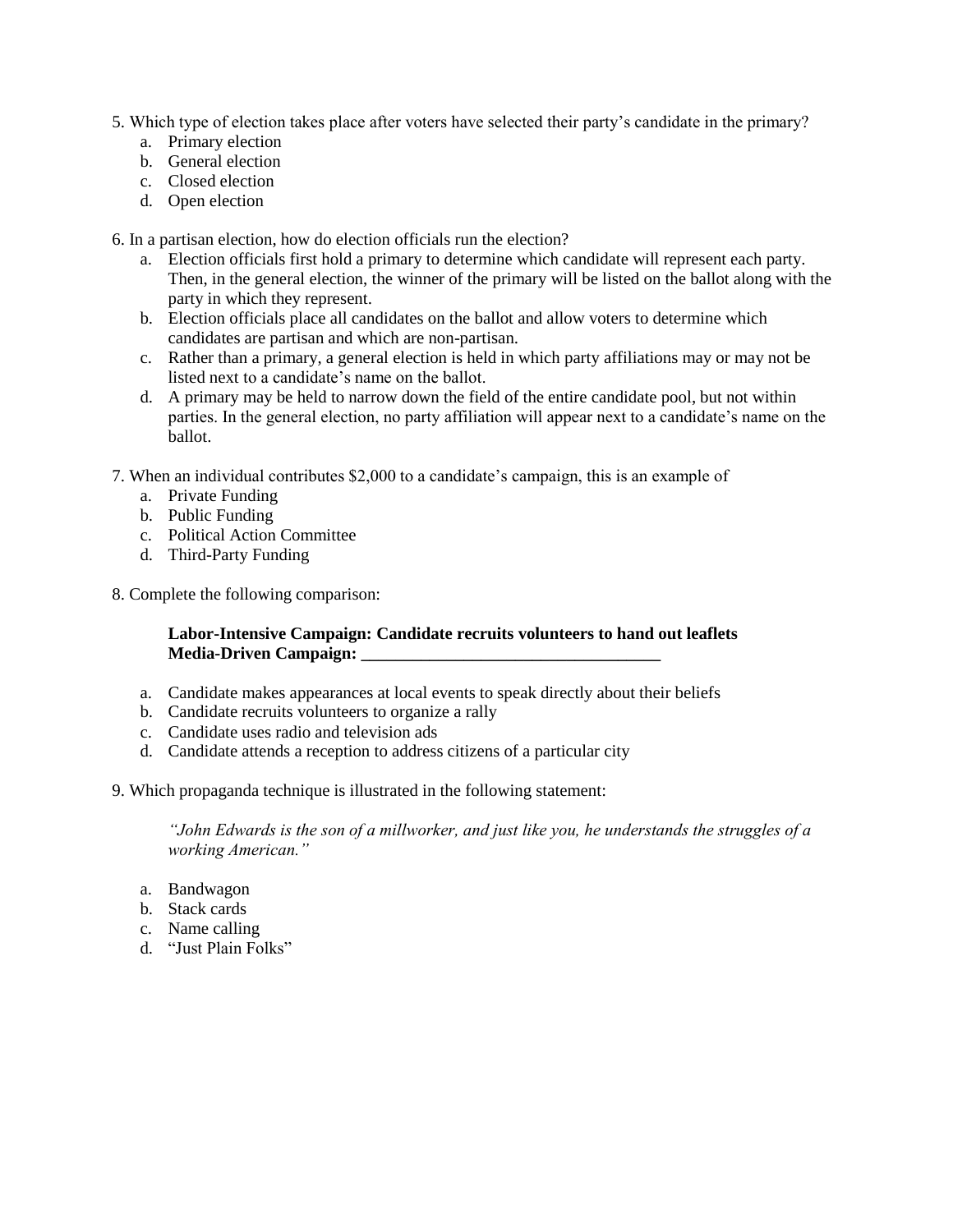- You must be 18
- You must have a 30-day residence in the North Carolina county in which you live
- You must not be registered to vote or vote in any other county or state
- You must have your rights of citizenship restored if you are a convicted felon

10. What would be the best title for the list above?

- a. Eligibility requirements for joining the US Army
- b. Eligibility requirements for voting in North Carolina
- c. Eligibility requirements for applying for in-state tuition in North Carolina
- d. Eligibility requirements for running or North Carolina office

11. The process by which a law proposed or passed by the state legislature is put on the ballot for citizens to approve or reject directly by vote refers to a

- a. Referendum
- b. Initiative
- c. Recall
- d. Bond

Use the passage below and your prior knowledge to answer the questions that follow.

#### **Origins of the Electoral College**

Members of the Constitutional Convention explored many possible methods of choosing a president. One suggestion was to have the Congress choose the president. A second suggestion was to have the state legislatures select the president. A third suggestion was to elect the president by a direct popular vote. The first suggestion was voted down due to suspicion of corruption, fears of irrevocably dividing the Congress and concerns of upsetting the balance of power between the executive and the legislative branches. The second idea was voted down because the Framers felt that federal authority would be compromised in exchange for votes. And the third idea was rejected out of concern that the voters would only select candidates from their state without adequate information about candidates outside of the state. The prevailing suggestion was to have a College of Electors select a president through an indirect election.

12. Which statement concerning the Electoral College is *most accurate*?

- a. The Framers decided to use the Electoral College to choose the president so that they could ensure they kept control over elections.
- b. The Electoral College is made up of presidential electors who will select a president through an indirect election in order to ensure fairness.
- c. The Electoral College allows citizens to vote for their choice of president directly as long as the candidate is not from their state.
- d. The Framers decided to use the Electoral College to choose the president to ensure the Executive Branch maintained power over the Legislative Branch during the selection process.
- 13. Which of the following conclusions can be drawn from the passage?
	- a. The Electoral College, while confusing to many citizens, is the most effective way to choose the president.
	- b. The Electoral College was chosen as the best method of electing the president to prevent corruption and division with the government and to ensure citizens consider all candidates.
	- c. The Electoral College is an outdated system that should be reexamined and tailored for modern use.
	- d. The Electoral College leads to corruption, domination, and abuse of voter rights within the government.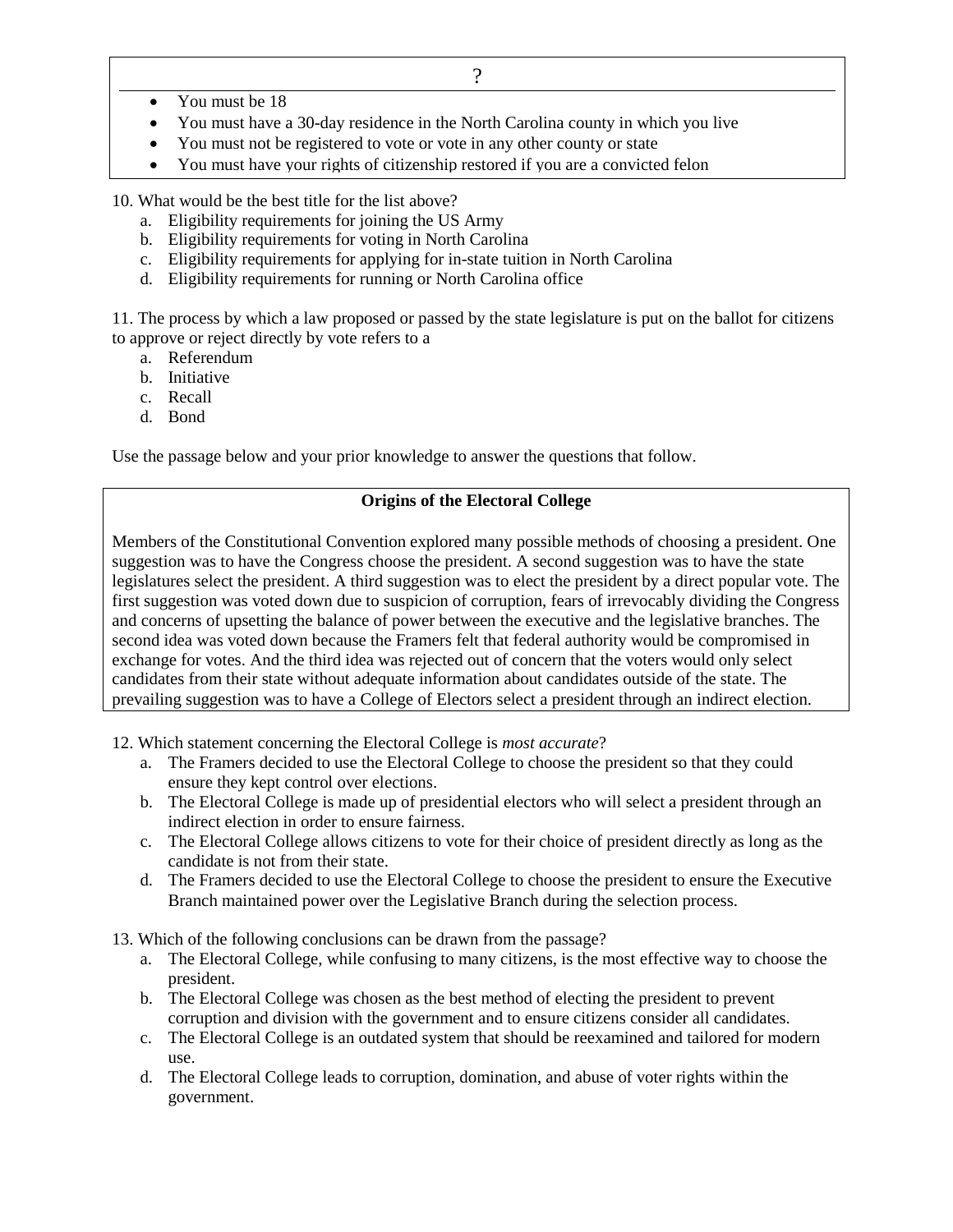- 14. Which statement best describes the process for nominating presidential candidates?
	- a. After primary elections and caucuses are held, the Democratic and Republican national parties hold conventions at which delegates formally choose the parties' presidential and vice presidential nominees.
	- b. After caucuses, the Democratic and Republican parties decide who the most electable candidate is and appoint that person as the official nomination.
	- c. Citizens attend presidential debates and afterwards vote on the most qualified candidate. The candidate that receives the largest number of votes wins the nomination.
	- d. On Election Day, citizens across America elect the president directly.
- 15. Which of the following statements *best* describes how citizens can influence local politics?
	- a. Stay in school, attend college, and secure a successful career.
	- b. Read books and newspapers, watch the evening news, pay attention to candidate debates, and express their opinions about candidates to friends and family.
	- c. Run for office, vote, attend governmental meetings, and voice concerns through letters, petitions, boycotts, and protests.
	- d. Understand that there is not much that a citizen can do regarding local politics, and refrain from becoming frustrated when changes are not made.

16. Ruby's neighbor has a dog that chewed through the fence she just had installed in her yard. Ruby feels her neighbor should reimburse her for the \$2,500 cost of the fence. Which court will hear Ruby's case?

- a. North Carolina Supreme Court
- b. US Supreme Court
- c. Court of Appeals
- d. Small Claims Court

17. Which of the following is required by law for all 18-year-old male citizens?

- a. Voting in local elections
- b. Voting in federal elections
- c. Registering with the US Selective Service
- d. Enlisting in the Navy

18. When Jake was convicted of stealing five brand new cars out of the car lot, he was guilty of breaking:

- a. A local ordinance
- b. Criminal law
- c. Constitutional law
- d. Common law

19. What type of sentencing is in effect when judges have no discretion to individualize the sentence of a criminal?

- a. Maximum sentencing
- b. Mandatory sentencing
- c. Parole sentencing
- d. Stay of imposition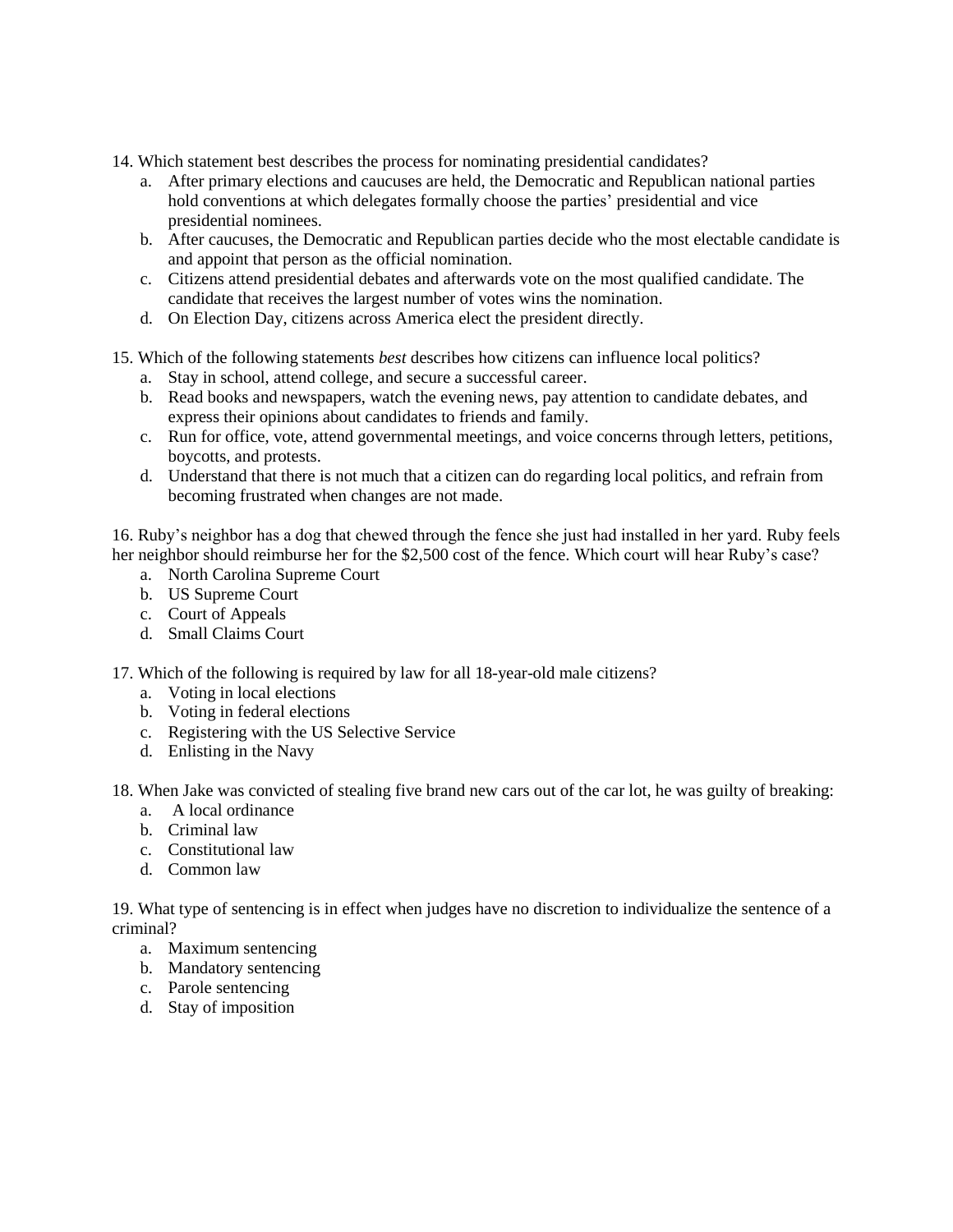### "Ask not what your country can do for you, but what you can do for your country." *President John F. Kennedy*

20. In this quote, Kennedy is encouraging Americans to

- a. Participate in public service
- b. Vote for him in the upcoming election
- c. Refrain from collecting government benefits
- d. Leave the country if you disagree with his policies

| Citizen of the state and a resident of the county |  |
|---------------------------------------------------|--|
| 18 or older (no upper age limit)                  |  |

- Able to speak and to understand the English language
- Physically and mentally competent
- No felony conviction

21. Which of the following is the *best* title for the above list?

- a. Requirements for adoption in the US
- b. Requirements for presidential candidates
- c. Elector eligibility requirements
- d. Juror eligibility requirements

22. Which of the following is an elected position citizens can pursue if they desire to become involved in local politics?

- a. City Manager
- b. County Manager
- c. County Commissioner
- d. Director of Parks and Recreation